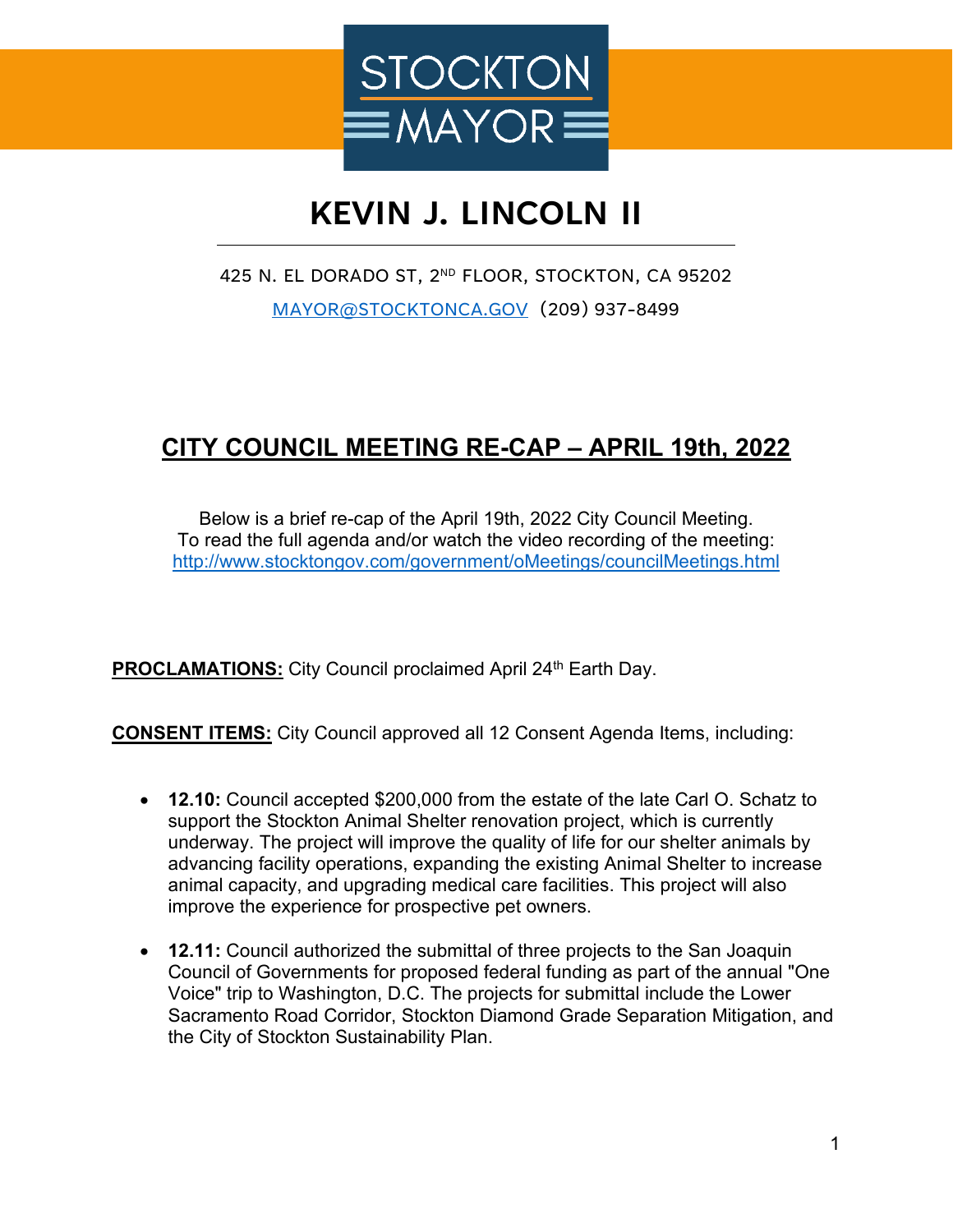#### **NEW BUSINESS:**

• **15.1:** City Council received an informational update from Visit Stockton detailing their efforts to focus on destination visibility, reputation management, and local business support. Wes Rhea of Visit Stockton also shared plans regarding the development of video content and campaigns focused on the diversity, culture, and activities/opportunities in Stockton. Council approved the 2022 Stockton Tourism Improvement District Budget and Service Plan and the 2021 Annual Report.

The full presentation can be found in the agenda packet link above.

• **15.4:** City Manager provided Council with an update regarding the development of a 4th of July community event returning to Weber Point this year. While not finalized, planning is underway to resume an event on July  $4<sup>th</sup>$  from 5:30pm -10pm at Weber Point. Planning includes a fireworks show, family friendly entertainment, and food. City Council held a discussion regarding the details of the event, sharing recommendations for staff to engage local community groups and event organizers for participation in the event, and consider expanding activities to take place earlier in the day following the annual Veteran's-led morning parade. City Council is excited about the return of a  $4<sup>th</sup>$  of July community event to Stockton.

**HEARINGS:** Two public hearings were held, including:

**16.1:** City Council approved the annual budget and assessment rolls for the 2022-23 Holiday Park Maintenance District. In addition to maintaining assessment rate paid by residents of Holiday Park Maintenance District, Council approved a subsidy in the amount of \$81,489 to continue operations and maintenance of the Holiday Park swimming pool. The pool is open to the public. Residents of the 304 parcels in the Maintenance District may use the pool for a discounted fee.

### **COUNCIL COMMENTS:**

City Council members expressed their sorrow, grief, and condolences to the Reynaga family following the tragic homicide of Alycia "Lala" Reynaga at Stagg High School on April 18<sup>th</sup>.